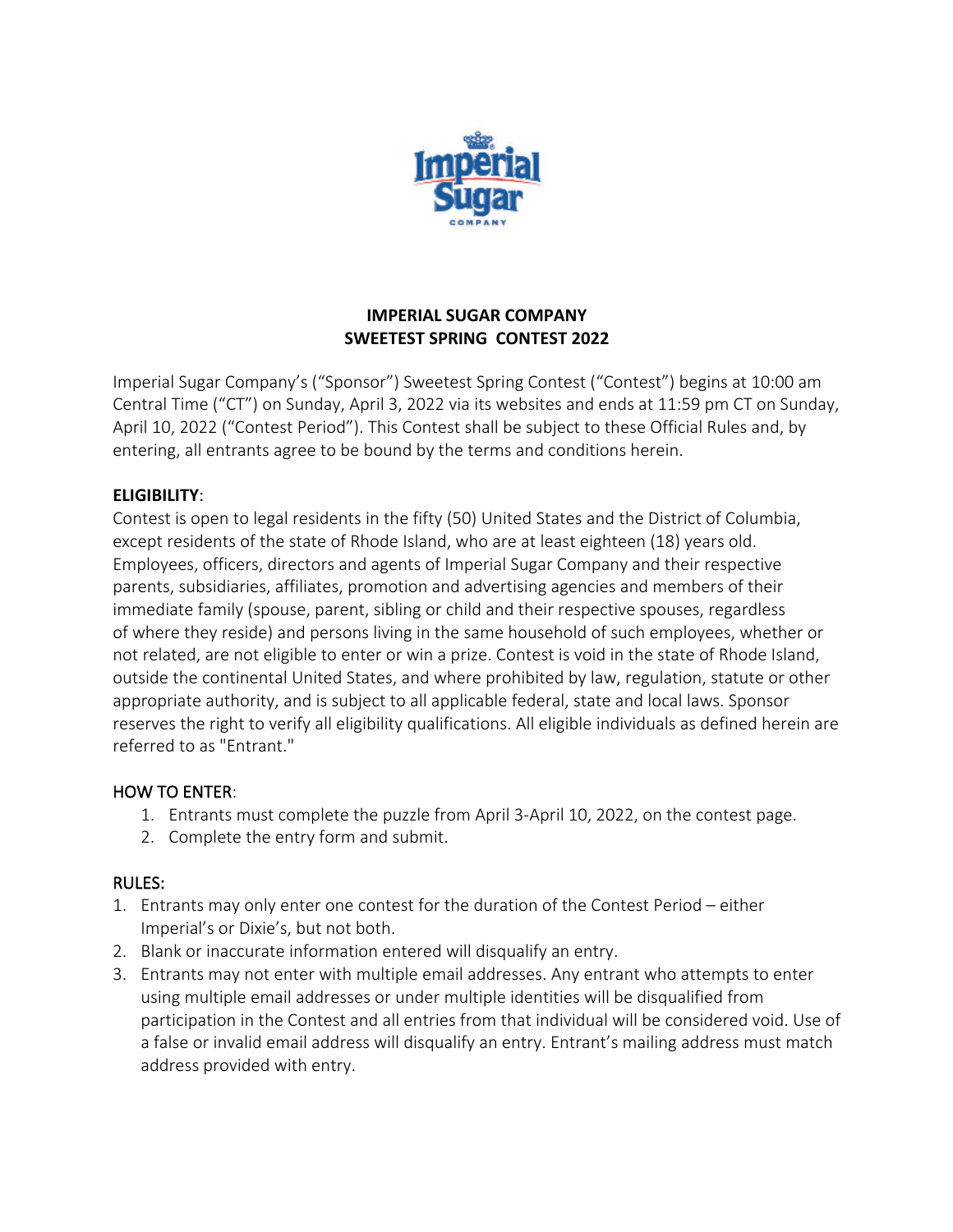4. By entering contest, Entrant agrees to receive periodic emails from Imperial Sugar and/or Dixie Crystals. Entrant is free to unsubscribe from these emails at any time.

# **PRIZE**:

- 1. Five (5) winners each from the Imperial Sugar Contest and five (5) winners each from Dixie Crystals Contest will each receive a Circulon 10-piece Nonstick Bakeware Set. (Total ARV of prize is approximately \$100.)
- 2. An additional twenty-five (25) winners from the Imperial Sugar Contest and twenty-five (25) winners from Dixie Crystals will each receive a FREE sugar voucher. (Total ARV of prize is approximately \$4.)
- 3. Limit one (1) Prize per family, household, address during the Contest Period.
- 4. Random drawing will be conducted by Sponsor. Winners will be contacted by email at the email address provided on the registration page. Sponsor is not responsible for invalid email address entry.
- 5. Winners will be notified on or about Tuesday, April 19, 2022, by names listed on our website and via email to verify mailing address and to complete a signed affidavit.
- 6. Winners will need to claim their prize and will be required to confirm their mailing address within seven (7) calendar days of the notification issuance date. ALL ENTRANTS ARE ADVISED TO MONITOR THEIR EMAIL TO CONFIRM THEIR STREET ADDRESS AROUND THE ANNOUNCEMENT DATE IN ORDER TO CLAIM THEIR PRIZE. SPONSOR WILL NOT BE RESPONSIBLE FOR ANY POTENTIAL WINNER'S FAILURE TO RESPOND WITHIN THE REQUISITE TIMEFRAME OF SEVEN (7) DAYS. Noncompliance with the above or with these Official Rules, or the inability of Sponsor to contact a potential winner within one week (7 calendar days) or a prize or prize notification being returned as non-deliverable, may result in disqualification and, at Sponsor's discretion, an alternate winner being selected.
- 7. Prize should be shipped within 6-8 weeks of winner address confirmation.

#### **PRIZE RESTRICTIONS:**

- 1. Prizes are non-transferable, and no substitutions are allowed except by Sponsor, who reserves the right to award a prize of equal or greater value, should the Prize become unavailable for any reason.
- 2. Prizes are awarded "as-is" with no warranty or guarantee of any kind either express or implied. Sponsor is not liable for any direct, indirect, special, incidental, punitive or consequential loss or damage of any kind arising from or related to the prize or use of the prize. No substitution, assignment, or transfer of any portion of the prize is permitted, except that Sponsor, in its sole discretion, reserves the right to provide cash or substitute prizes of approximately equal or lesser value.

#### **GENERAL CONDITIONS**:

- 1. Sponsor's decision is final on all matters relating to this contest.
- 2. Sponsor, in its sole discretion, reserves the right to disqualify any person who tampers with the entry process or the operation of the Websites, or who otherwise violates these Official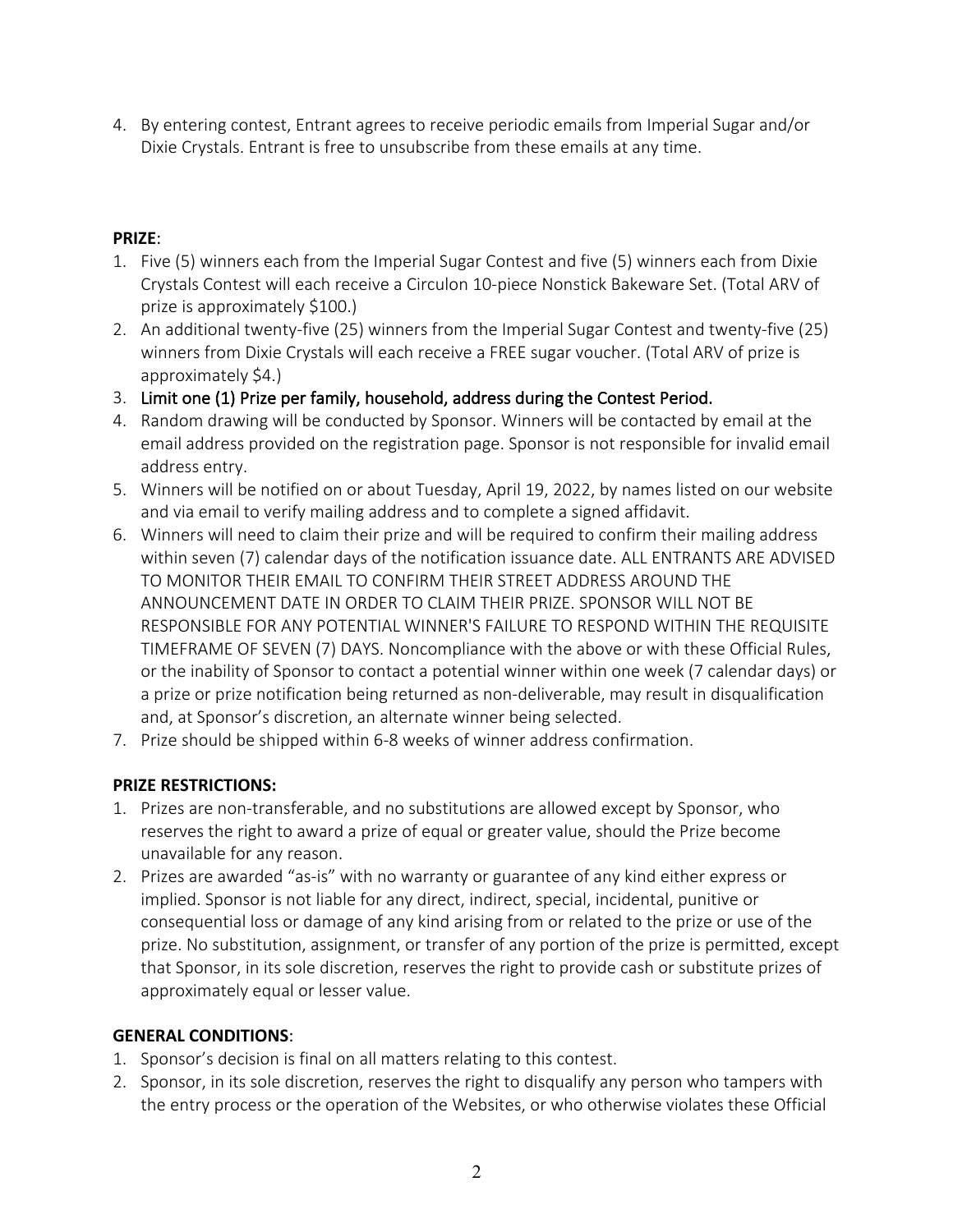Rules. Sponsor may prohibit any individual from participating in the contest or winning a prize if, in its sole discretion, it determines that said individual is attempting to undermine the legitimate operation of the contest by cheating, hacking, deception, or other unfair practices; violates the Official Rules; or acts in an unsportsmanlike or disruptive manner at any time during the Contest, or with intent to annoy, abuse, threaten or harass any other person. Entry and participation in the Contest is subject at any time to verification by Sponsor.

- 3. Sponsor reserves the right to modify, suspend or terminate this Contest if it cannot be completed as planned due to computer virus, bugs, tampering, unauthorized intervention, technical failures, other conditions beyond Sponsor's control, or for any other reason at Sponsor's sole discretion, and to select winner from eligible entries received on or before the termination date. Sponsor is not responsible for any failure to contact entrants, whether due to technical or human error. In the event of a dispute regarding the identity of the person submitting an online entry, the entry will be deemed to be submitted by the person in whose name the email account associated with the email submitted with the entry is registered.
- 4. Sponsor's computer is the official time-keeping device for Contest.
- 5. Any communication or information transmitted to Sponsor and/or the website electronically or otherwise is and will be treated as non-confidential and non-proprietary.
- 6. Proof of submission will not be deemed to be proof of receipt by Sponsor. Sponsor is not responsible for lost, misdirected or incomplete entries.
- 7. Sponsor is not responsible for phone, network, electronic or computer hardware or software failure, or technical failures of any kind, lost or unavailable network connections, fraud, incomplete, garbled or delayed computer transmissions, unauthorized human intervention in any part of the entry process or the Contest, technical or human error which may occur in the administration of the Contest or the processing of entries, or late, lost, undeliverable, damaged or stolen mail whether caused by Sponsors, Entrant or by any of the equipment or programming associated with or utilized in the Contest or by any technical or human error which may occur in the processing of submissions which may damage a user's system or limit a participant's ability to participate in the Contest.
- 8. Sponsor is not responsible for lost, misdirected or incomplete entries. Sponsor is not responsible for any change of mailing address, email address, and/or telephone number of entrants. In the event of a dispute, any entry will be deemed to have been submitted by the Authorized Account Holder of the email address submitted at the time of entry, provided that person meets all eligibility requirements set forth in these Official Rules. "Authorized Account Holder" means the natural person who is assigned to an Internet access provider, online service provider, or other organization that is responsible for assigning e-mail addresses or domains associated with the submitted accounts.
- 9. No more than the stated number of prizes will be awarded. In the event that production, technical, seeding, programming or any other reasons cause more than the stated number of prizes set forth in these Official Rules to be available and/or claimed, Sponsor reserves the right to award only the stated number of prizes by a random drawing among all legitimate, un-awarded, eligible prize claims.
- 10. By participating, Entrant agrees:
	- a. To be bound by these Official Rules.